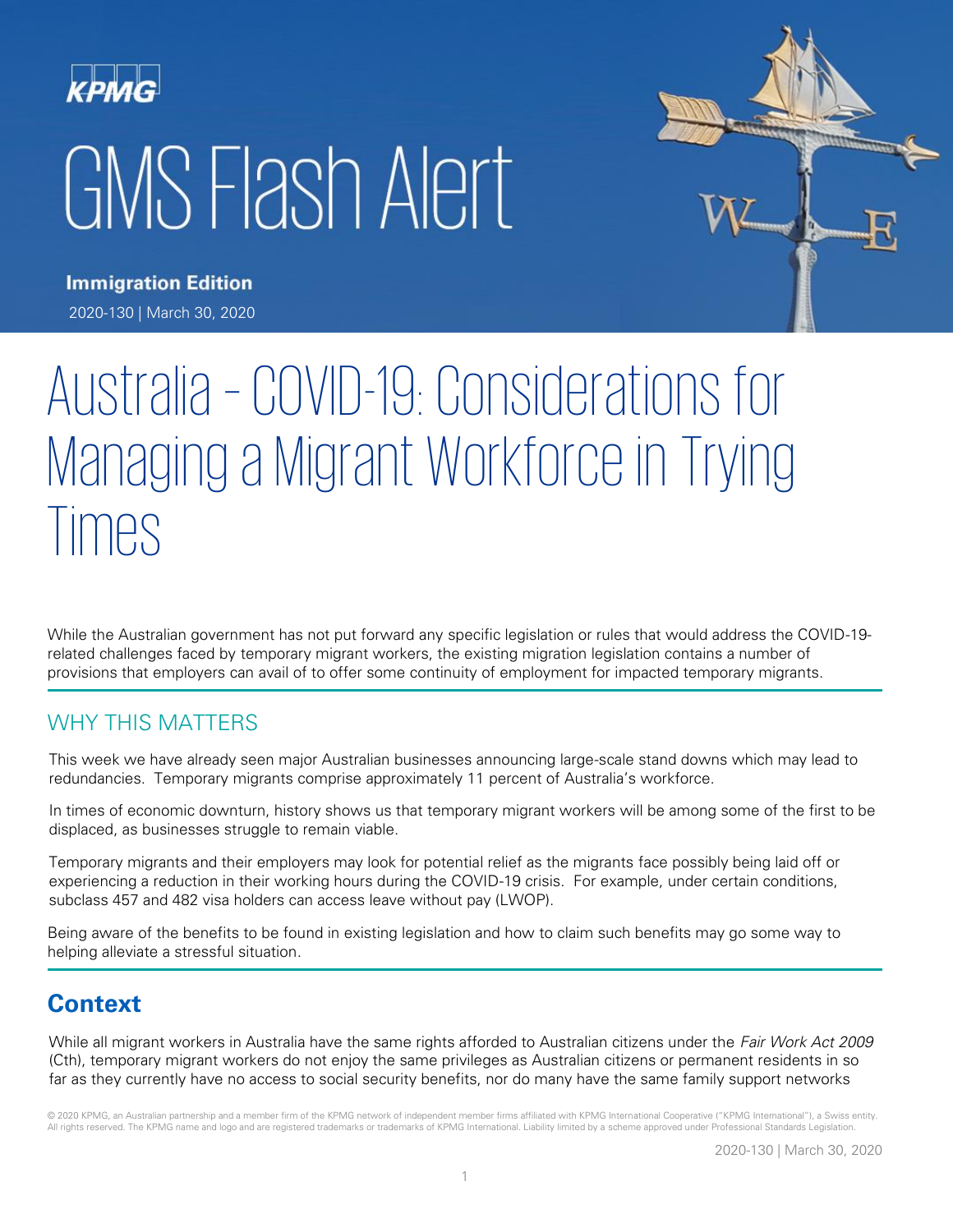available to many Australians.

The circumstances are likely to be made more difficult in light of the current health pandemic. This week we have already seen major Australian businesses announcing large-scale stand downs which may lead to redundancies. For those employers and impacted temporary visa holders, who may become displaced as a result, there are a number of pertinent considerations.

Specifically for the employer, once redundancies are effected, it will be required to report those redundancy arrangements to the Department of Home Affairs before they look to sponsor overseas workers in the near future.

For impacted visa holders, international travel is now difficult meaning that those temporary visa holders who did wish to depart may struggle to access flights and get themselves to their home countries. Further, even if they do depart Australia, there may be no prospects of immediate employment awaiting them in their home country.

For those temporary sponsored visa holders who choose to remain in Australia, the current Australian immigration regime does not permit them to work for a new employer, unless the new employer agrees to sponsor them and follow the immigration process for sponsorship. They will also be living against 'the clock' of visa expiration or visa cancellation, prescribed under the *Migration Act 1958*, without any access to social security.

# **Worth Looking for Benefits in Existing Migration Legislation**

In times of business and economic uncertainty, the migration legislation contains a number of provisions that employers can use to offer some continuity of employment for impacted temporary visa holders:

- 1. **Leave entitlements** migrant workers in Australia may access their leave entitlements. Migration policy also contemplates that subclass 457 and 482 visa holders can access leave without pay (LWOP), although limitations apply.
- 2. **The use of LWOP**, while undesirable for migrants who will lose income over that period, does mean that employment will not cease, and in the event of short-term economic turnaround, it means the temporary migrant worker can return to work without needing to navigate further immigration processes.
- 3. For non-employer-sponsored temporary migrants, including international students, the migration legislation does not prohibit a reduction in hours, meaning that **part-time work arrangements may be available**. (The situation for sponsored 457 and 482 visa holders is more complex).
- 4. **Movement of employees between business structures** for large organisations with multiple entities, it may be possible to move temporary migrant workers between business entities without the visa holder being in breach of his or her visa conditions.
- 5. Temporary changes in role or duties there is scope within migration policy for temporary sponsored workers to have their **role or duties adjusted over the short–term**, which may assist some businesses to employ their existing workers more flexibly without it amounting to a breach of visa conditions.

### KPMG NOTE

Where employment continuity is not possible, affected individuals and their employers should consult with their qualified immigration counsel or the KPMG Immigration team in Australia. Advice may be sought about employer and sponsor obligations under the migration legislation and the implications for migrant workers.

The KPMG International member firm in Australia will continue to engage collaboratively with the Australian government to identify solutions to assist business and migrant workers in Australia.

<sup>© 2020</sup> KPMG, an Australian partnership and a member firm of the KPMG network of independent member firms affiliated with KPMG International Cooperative ("KPMG International"), a Swiss entity. All rights reserved. The KPMG name and logo and are registered trademarks or trademarks of KPMG International. Liability limited by a scheme approved under Professional Standards Legislation.